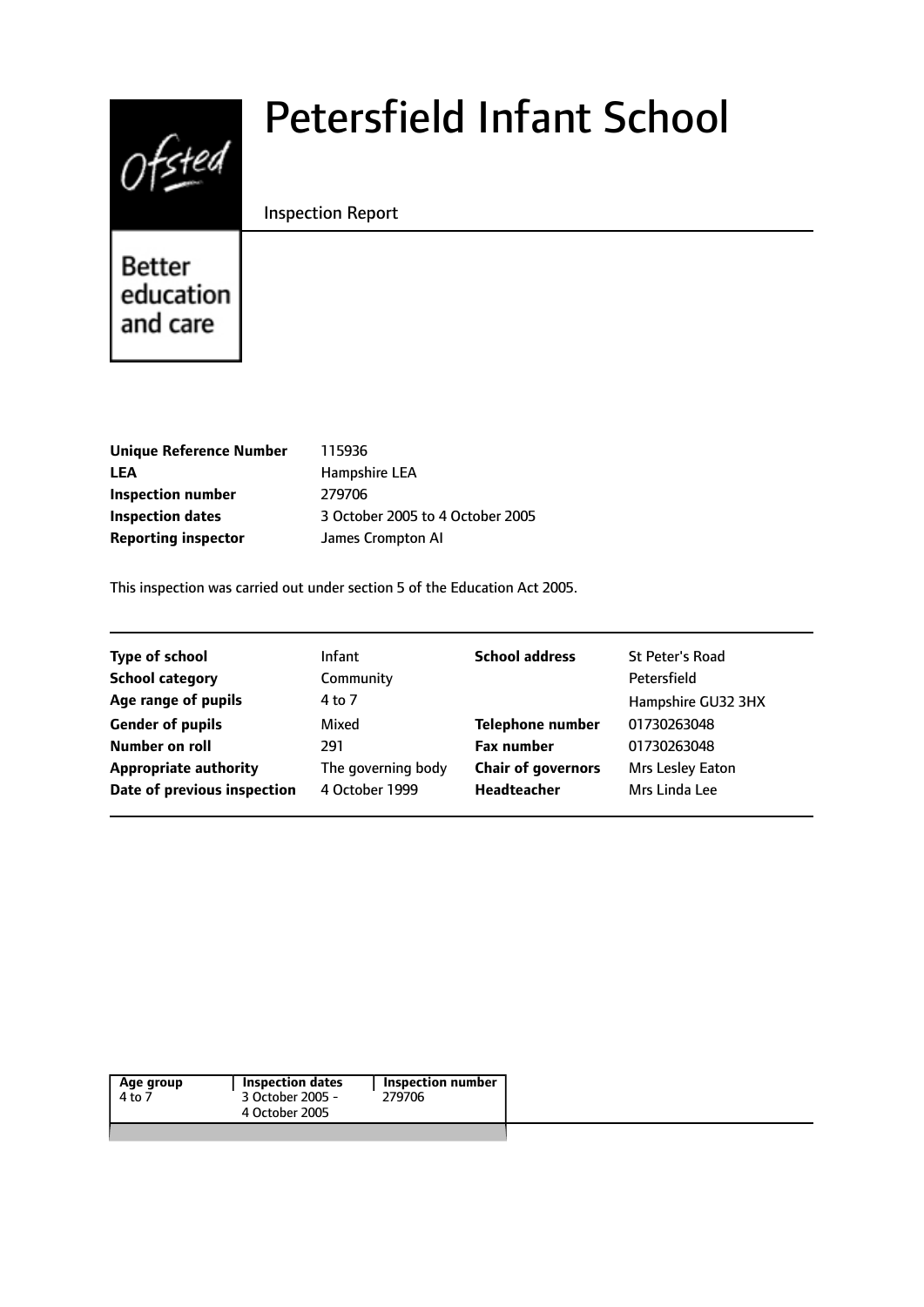© Crown copyright 2006

#### Website: www.ofsted.gov.uk

This document may be reproduced in whole or in part for non-commercial educational purposes, provided that the information quoted is reproduced without adaptation and the source and date of publication are stated.

Further copies of this report are obtainable from the school. Under the Education Act 2005, the school must provide a copy of this report free of charge to certain categories of people. A charge not exceeding the full cost of reproduction may be made for any other copies supplied.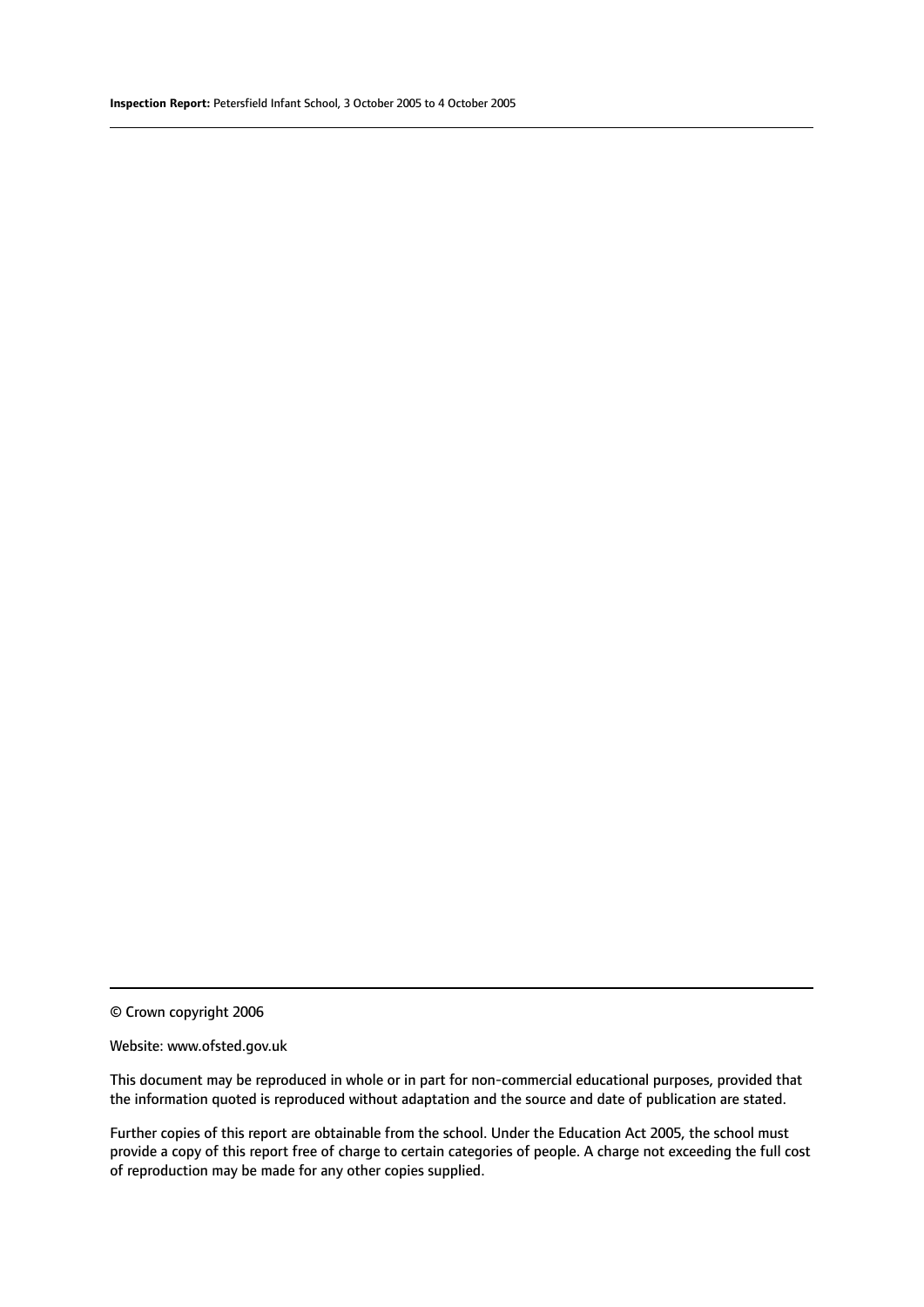## **Introduction**

The inspection was carried out by three additional inspectors.

## **Description of the school**

Petersfield Infant School is a large infant school serving an affluent part of Hampshire. Children are mostly of British heritage. Four pupils are at an early stage of English. A typical proportion of pupils have special educational needs. As children start school in the reception classes, their attainment is generally above that expected.

### **Key for inspection grades**

| Outstanding  |
|--------------|
| Good         |
| Satisfactory |
| Inadequate   |
|              |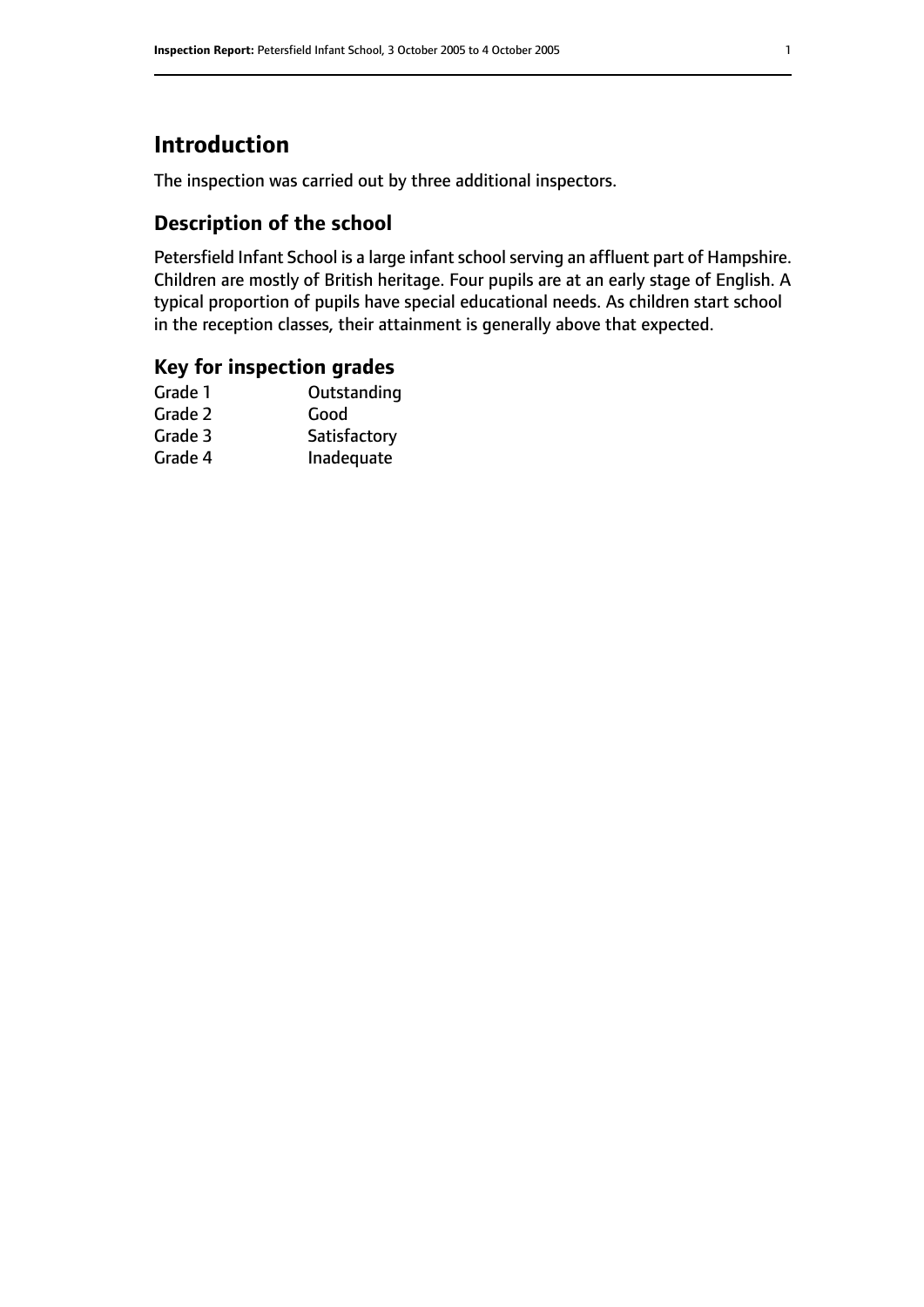## **Overall effectiveness of the school**

#### **Grade: 1**

This is an outstanding school. Consistently good teaching enables children to achieve well. Very good provision in the foundation stage leads to good standards by the end of the reception year. Children continue to make good progress in years 1 and 2. They achieve high standards by the time they leave the school, although there was a dip in writing last year. Due to the excellent provision for personal development and first class care and support, children thrive and enjoy learning. Imaginatively planned lessons and a rich programme of activities outside the classroom stimulate children's curiosity and contribute much to their academic and personal development. Under the excellent leadership of the headteacher, there is clear commitment to helping all children achieve as well as they can. The school does not rest on its laurels. There is a strong sense of purpose underpinned by rigorous self-evaluation and a shared understanding of the areas which can be improved further. This is reflected in the continuing drive to improve on the existing good standards in writing and the plans to refine assessment procedures. Parents are justifiably pleased with the school; as one said, 'I cannot imagine a better place for children to start their education'. Overall effectiveness has been sustained since the last inspection. The school has an accurate view of itself and its capacity to improve further is very good. The school provides very good value for money.

#### **What the school should do to improve further**

\* improve standards in writing\* develop manageable ways to track children's progress in all subjects

## **Achievement and standards**

#### **Grade: 2**

Children build well on their good levels of attainment as they start school. As they start in the reception classes, most children have good social and communication skills. They speak with a good degree of confidence and have a good grasp of number. Teachers successfully extend these skills, so that many are already tackling Year 1 work before the end of reception.By the time they leave school at the end of Year 2, attainment is very good with many pupils achieving particularly high standards. The number doing so in writing, although good, is lower than in other subjects. The fact that some children are not doing as well as they could in writing accounts for the school's continuing efforts to raise standards in this area. There are good standards in other subjects, including information and communication technology (ICT) and art and design.Children with learning difficulties and disabilities make very good progress towards their individual targets. Many overcome their initial difficulties and achieve average levels by the end of Year 2, reflecting the school's commitment for all children to do their best and the outstanding support that these children receive.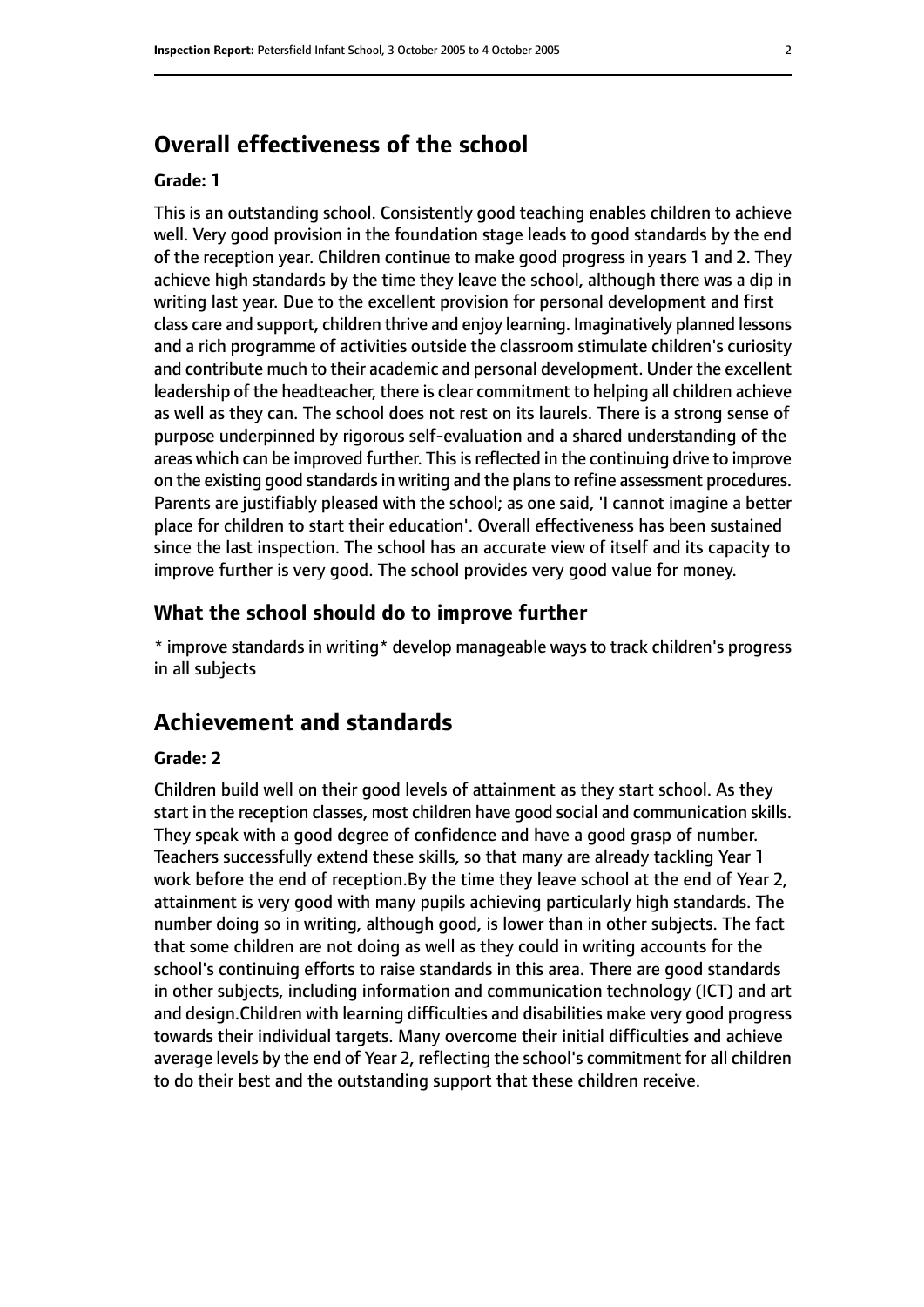#### **Personal development and well-being**

#### **Grade: 1**

Children's spiritual, moral, social and cultural development is very good. They have many opportunities for reflection and know how they should behave and why. Attitudes to learning are extremely positive and children enjoy lessons and playtimes. Relationships are excellent. Children get on very well with one another and with staff. They told the inspectors, 'There's no bullying in this school' and that, 'All teachers are very kind'. Children learn a lot about other cultures through art, music and dance, although their understanding of cultural diversity within the United Kingdom is not so secure. Children know how to keep themselves safe; they know the rules well and the reasons for them. Their understanding of a healthy life style is particularly well developed and they take advantage of the many and varied opportunities to play and exercise using a wide range of equipment. They cooperate well and contribute ideas for improvement. Their request for more access to computers, for example, was a factor in the decision to include a new ICT suite in the recently completed building work.

## **Quality of provision**

#### **Teaching and learning**

#### **Grade: 2**

The quality of teaching and learning is good and has several very good features. Strengths include teachers' good subject knowledge and the way they cleverly make lessons come alive which encourages children's involvement and enjoyment. Basic literacy and numeracy skills are taught very skilfully and this is a major reason why standards are well above average. Pupils of all abilities are challenged appropriately. The support given to pupils with special educational needs is excellent and teachers make very good provision for more able pupils. Most teachers involve pupils very well in their own learning by direct questioning and by providing practical, hands-on activities. The positive way that children's responses are valued motivates them to try hard. Skilled and well-qualified support assistants make a very strong contribution to children's learning.Assessment procedures are effective in tracking pupils' progress in the key skills of reading, writing and numeracy. This information is used to set them challenging achievement targets and helps to ensure that standards remain high. Systems to identify children requiring special help in English and mathematics are good and they receive highly effective support. Assessment procedures in other subjects are less well developed, so teachers do not have a very accurate view of how children are getting on.

#### **Curriculum and other activities**

#### **Grade: 1**

The way that the curriculum is planned and managed is outstanding. A significant strength is the way in which excellence and enjoyment are at the heart of the school's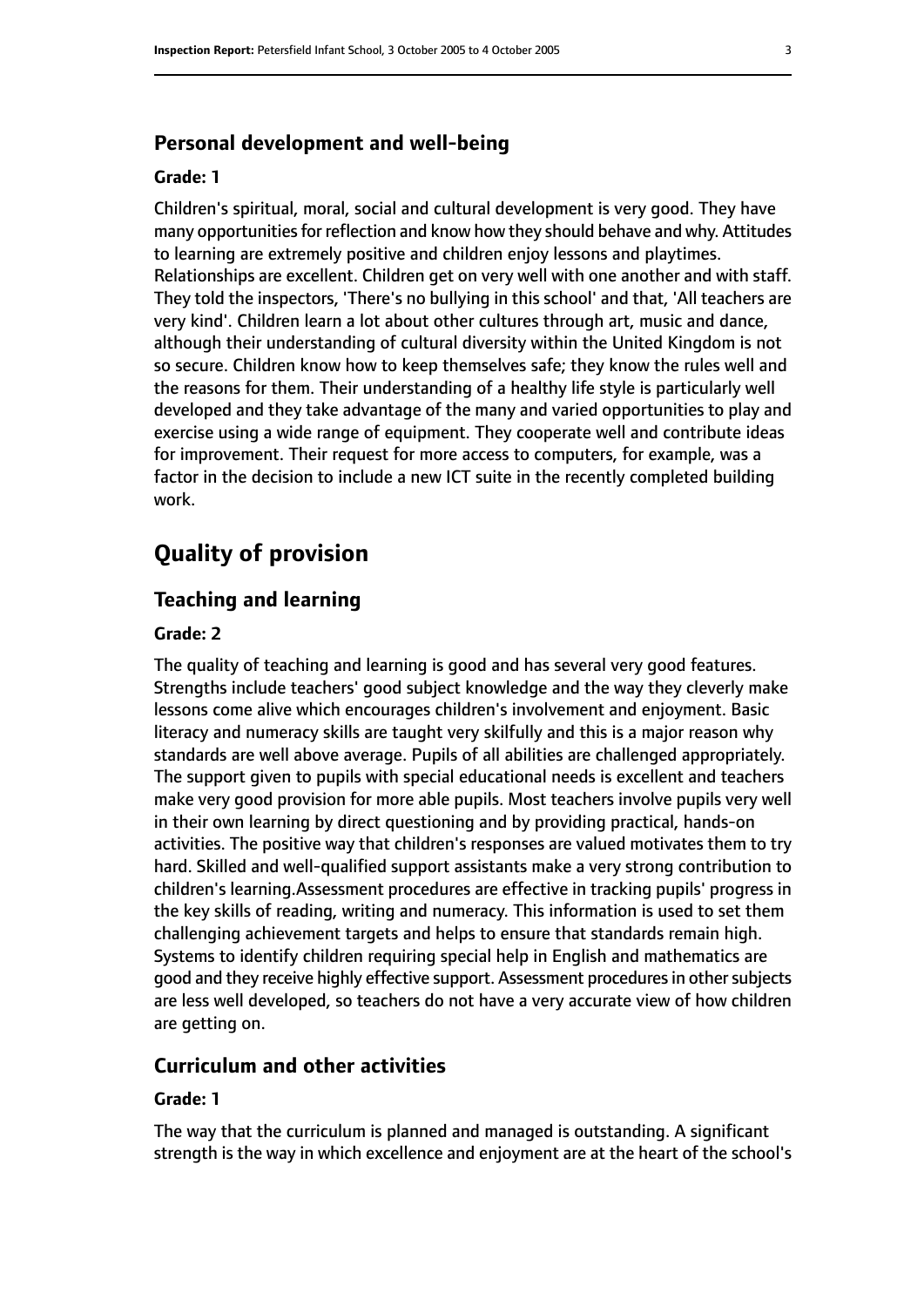work. The curriculum is centred on the provision of basic literacy and numeracy skills and this ensures that very high standards in these areas are maintained. But the school has also ensured that other aspects of the curriculum, such as music and art and design are prominent. A commitment to activities that are challenging and enjoyable underpin the school's approach. The curriculum also supports children's personal development. Initiatives such as activities to develop mental agility, and shared discussion time, all promote their physical and emotional health and encourage learning that is more effective.The school provides an exceptionally varied and interesting range of enrichment activities. Very good use is made of the local area for study purposes, regular visits are made to local and more distant venues and 'Focus Fortnights' provide opportunity for all the school to follow a planned topic. Important links are established with the local community through visits by police, fire officer, community nurse and church representatives. Parents are very well informed about the curriculum and feel fully involved in their children's education.

#### **Care, guidance and support**

#### **Grade: 1**

Children benefit from outstanding care, support and guidance. The school keeps a careful eye on how well children are getting on both socially and academically. Staff intervene very effectively if children are falling behind in their work. Sensitive support is given to children who are vulnerable and provision to support the self-esteem of the pupils is exemplary. As one parent put it, 'There is a kindness about the school which is reassuring to young children'. Arrangements for the safeguarding of pupils are extremely thorough. Parents particularly appreciate the level of care; one commented, 'I am extremely impressed with the considerate and caring way new starters are integrated'. They also praise the office staff for their helpfulness and knowledge of all the children.

## **Leadership and management**

#### **Grade: 2**

The headteacher's outstanding leadership is a pivotal factor in the success of the school. In close partnership with the excellent deputy, she inspires staff and motivates children to do as well as they can. Central to the school's work is that every child matters. This is evident in the way children of all abilities and backgrounds are supported in their learning and personal development. Year group and subject leaders also play their part and contribute much to the school's extensive monitoring procedures. This means that individual children do not slip through the net. Strengths are shared; any weaknesses are picked up early and addressed. Children's achievements are carefully tracked and evaluated year on year. Governors know the school very well. They are kept well informed and many are frequent visitors to the school. The cycle of development planning is not left to governors and senior managers. All staff are involved in weighing up how the school is doing, and parents and pupils have their say. The result of the school's highly effective self-evaluation procedures can be seen, for example, in improvement in the foundation stage and the establishment of a more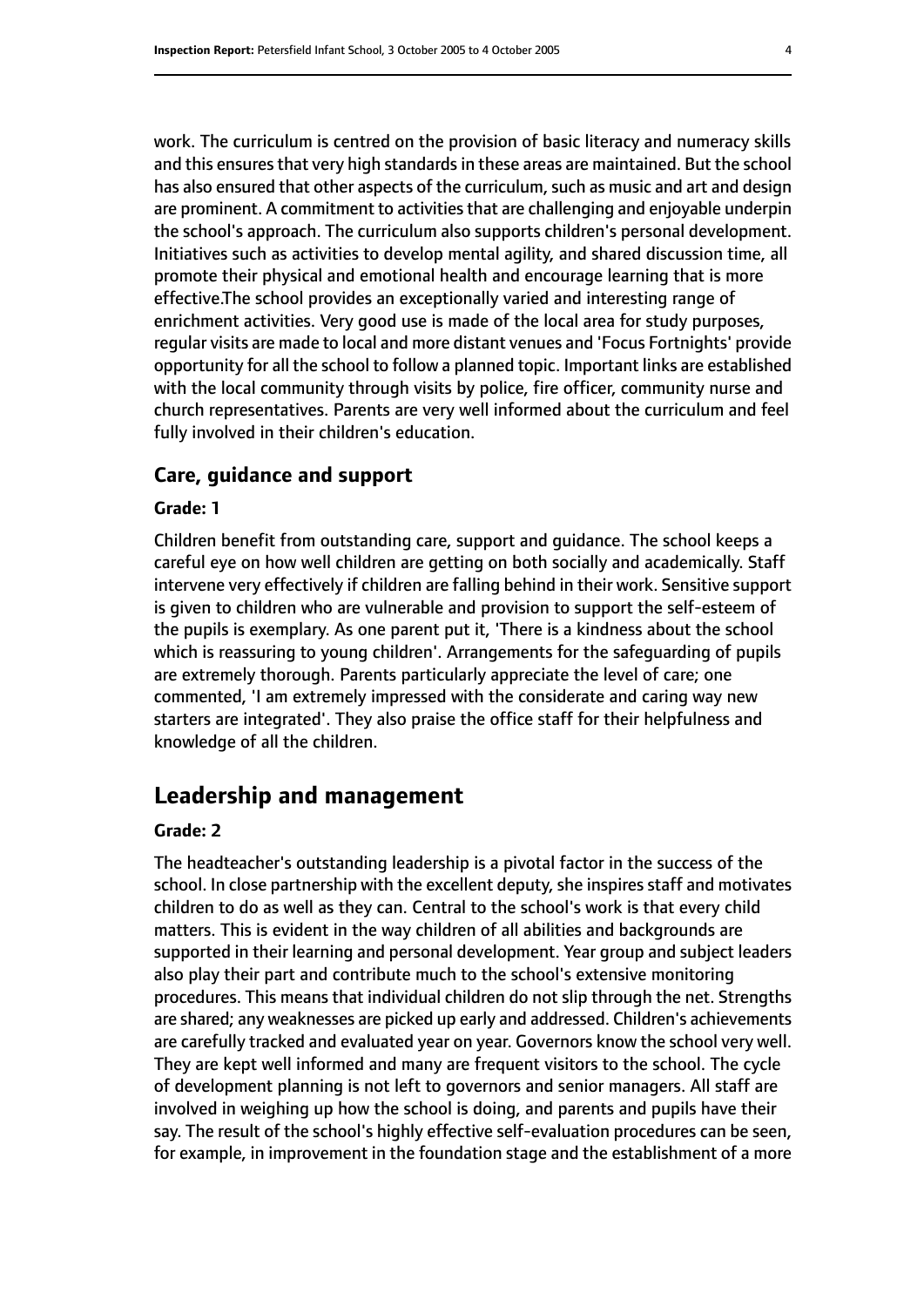accessible and welcoming reception area. The school has a deservedly high reputation and parents are delighted with the quality of education. One commented, 'If we won the lottery, we'd have absolutely no desire to move her'.Since it was last inspected, the school has sustained high standards and has improved in significant ways. Overall, the leadership and management are good. There is a common commitment to provide the best possible education for pupils and the school is very well placed to improve further.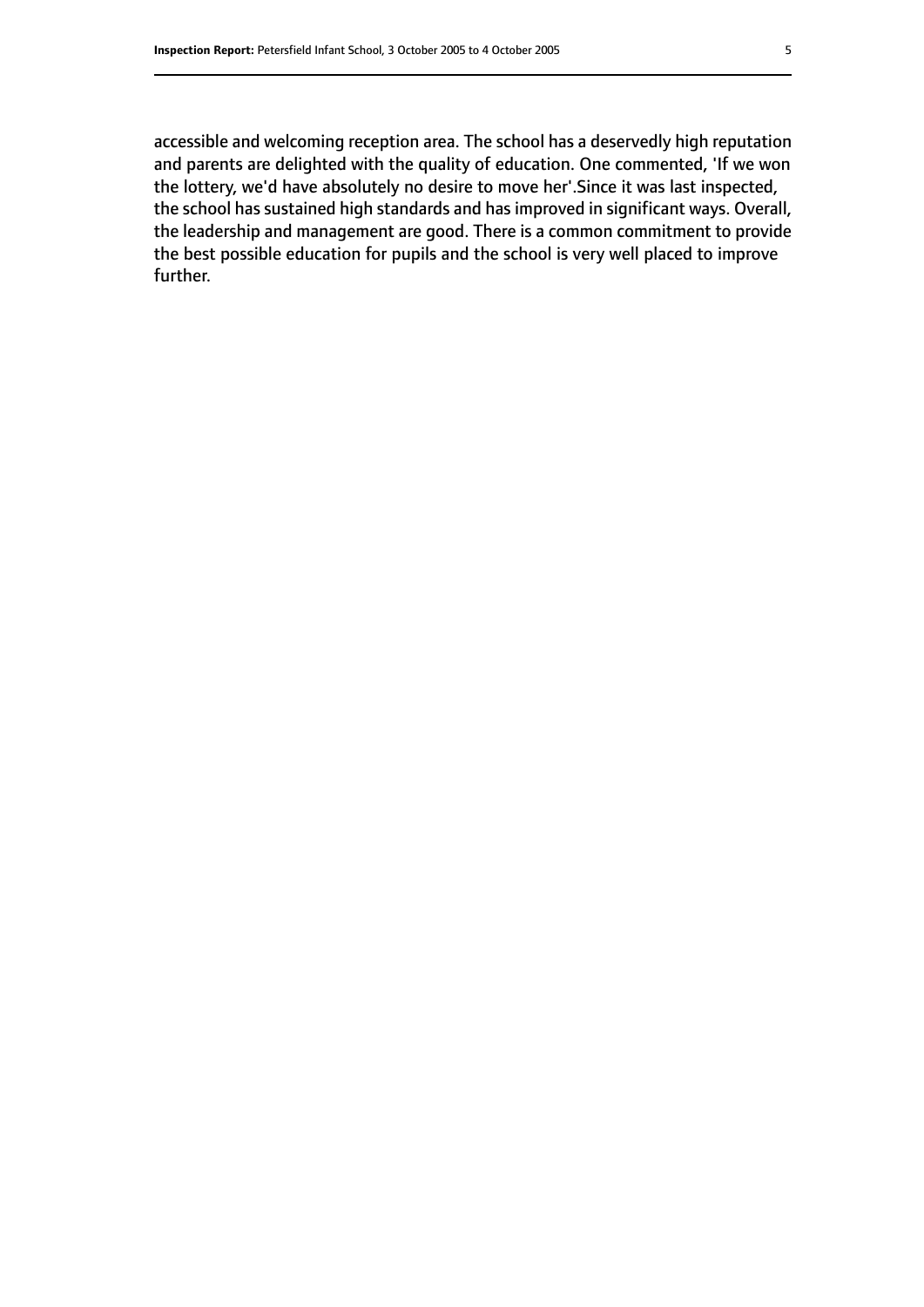**Any complaints about the inspection or the report should be made following the procedures set out inthe guidance 'Complaints about school inspection', whichis available from Ofsted's website: www.ofsted.gov.uk.**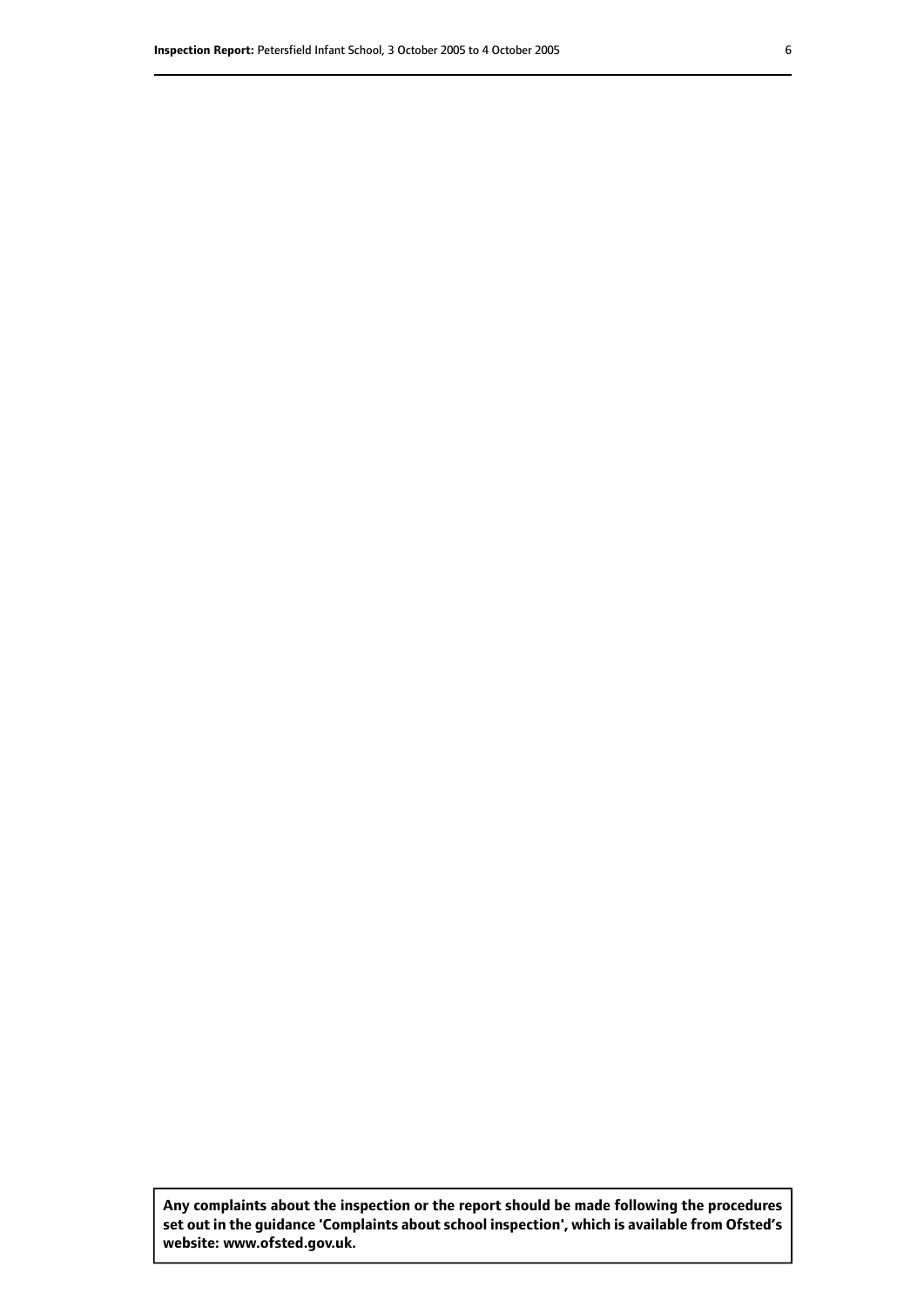## **Inspection judgements**

| Key to judgements: grade 1 is outstanding, grade 2 good, grade 3 | School         | $16-19$ |
|------------------------------------------------------------------|----------------|---------|
| satisfactory, and grade 4 inadequate                             | <b>Overall</b> |         |

#### **Overall effectiveness**

| How effective, efficient and inclusive is the provision of education,<br>integrated care and any extended services in meeting the needs of<br>learners? |     | <b>NA</b> |
|---------------------------------------------------------------------------------------------------------------------------------------------------------|-----|-----------|
| How well does the school work in partnership with others to promote<br>learners' well-being?                                                            |     | NА        |
| The quality and standards in foundation stage                                                                                                           |     | <b>NA</b> |
| The effectiveness of the school's self-evaluation                                                                                                       |     | ΝA        |
| The capacity to make any necessary improvements                                                                                                         | Yes | NА        |
| Effective steps have been taken to promote improvement since the last<br>inspection                                                                     | Yes | ΝA        |

#### **Achievement and standards**

| How well do learners achieve?                                                                               | ΝA        |
|-------------------------------------------------------------------------------------------------------------|-----------|
| The standards <sup>1</sup> reached by learners                                                              | NА        |
| How well learners make progress, taking account of any significant variations<br>between groups of learners | <b>NA</b> |
| How well learners with learning difficulties and disabilities make progress                                 | <b>NA</b> |

#### **Personal development and well-being**

| How good is the overall personal development and well-being of the<br>learners?                                  | ΝA        |
|------------------------------------------------------------------------------------------------------------------|-----------|
| The extent of learners' spiritual, moral, social and cultural development                                        | <b>NA</b> |
| The behaviour of learners                                                                                        | <b>NA</b> |
| The attendance of learners                                                                                       | <b>NA</b> |
| How well learners enjoy their education                                                                          | <b>NA</b> |
| The extent to which learners adopt safe practices                                                                | <b>NA</b> |
| The extent to which learners adopt healthy lifestyles                                                            | <b>NA</b> |
| The extent to which learners make a positive contribution to the community                                       | <b>NA</b> |
| How well learners develop workplace and other skills that will contribute to<br>their future economic well-being | <b>NA</b> |

#### **The quality of provision**

| How effective are teaching and learning in meeting the full range of<br>the learners' needs?          | ΝA |
|-------------------------------------------------------------------------------------------------------|----|
| How well do the curriculum and other activities meet the range of<br>needs and interests of learners? | ΝA |
| How well are learners cared for, guided and supported?                                                | NА |

 $^1$  Grade 1 - Exceptionally and consistently high; Grade 2 - Generally above average with none significantly below average; Grade 3 - Broadly average; Grade 4 - Exceptionally low.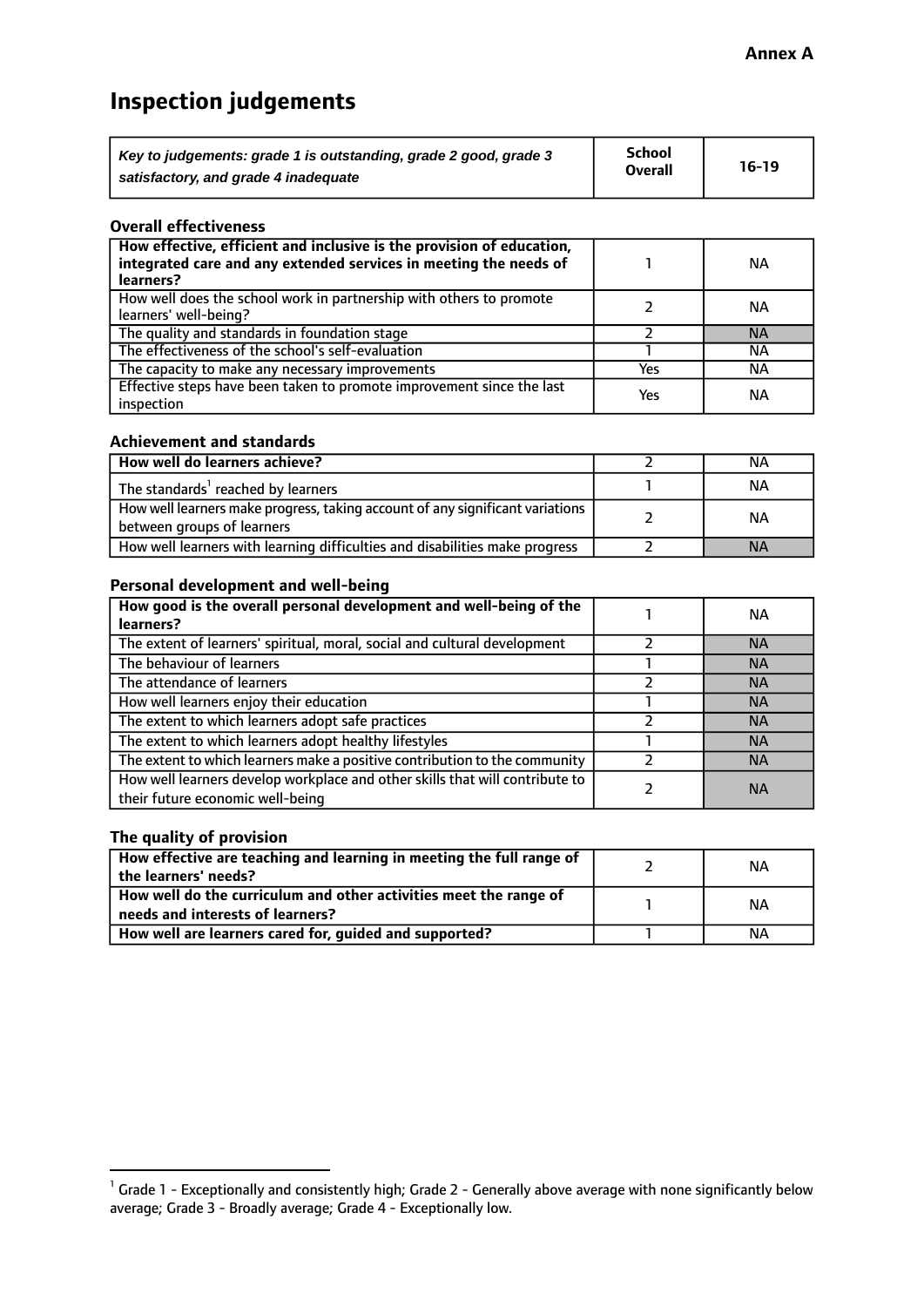## **Leadership and management**

| How effective are leadership and management in raising achievement<br>and supporting all learners?                                              |     | NA.       |
|-------------------------------------------------------------------------------------------------------------------------------------------------|-----|-----------|
| How effectively leaders and managers at all levels set clear direction leading<br>to improvement and promote high quality of care and education |     | <b>NA</b> |
| How effectively performance is monitored, evaluated and improved to meet<br>challenging targets, through quality assurance and self-review      |     | <b>NA</b> |
| How well equality of opportunity is promoted and discrimination tackled so<br>that all learners achieve as well as they can                     |     | <b>NA</b> |
| How effectively and efficiently resources are deployed to achieve value for<br>money                                                            |     | <b>NA</b> |
| The extent to which governors and other supervisory boards discharge their<br>responsibilities                                                  |     | <b>NA</b> |
| The adequacy and suitability of staff to ensure that learners are protected                                                                     | Yes | <b>NA</b> |

| The extent to which schools enable learners to be healthy                                     |            |  |
|-----------------------------------------------------------------------------------------------|------------|--|
| Learners are encouraged and enabled to eat and drink healthily                                | Yes        |  |
| Learners are encouraged and enabled to take regular exercise                                  | <b>Yes</b> |  |
| Learners are discouraged from smoking and substance abuse                                     | <b>NA</b>  |  |
| Learners are educated about sexual health                                                     | NA.        |  |
| The extent to which providers ensure that learners stay safe                                  |            |  |
| Procedures for safequarding learners meet current government requirements                     | Yes        |  |
| Risk assessment procedures and related staff training are in place                            | Yes        |  |
| Action is taken to reduce anti-social behaviour, such as bullying and racism                  | <b>Yes</b> |  |
| Learners are taught about key risks and how to deal with them                                 | Yes        |  |
| The extent to which learners make a positive contribution                                     |            |  |
| Learners are helped to develop stable, positive relationships                                 | Yes        |  |
| Learners, individually and collectively, participate in making decisions that affect them     | Yes        |  |
| Learners are encouraged to initiate, participate in and manage activities in school and the   | <b>Yes</b> |  |
| wider community                                                                               |            |  |
| The extent to which schools enable learners to achieve economic well-being                    |            |  |
| There is provision to promote learners' basic skills                                          | Yes        |  |
| Learners have opportunities to develop enterprise skills and work in teams                    | Yes        |  |
| Careers education and quidance is provided to all learners in key stage 3 and 4 and the sixth | <b>NA</b>  |  |
| form                                                                                          |            |  |
| Education for all learners aged 14-19 provides an understanding of employment and the         | <b>NA</b>  |  |
| economy                                                                                       |            |  |